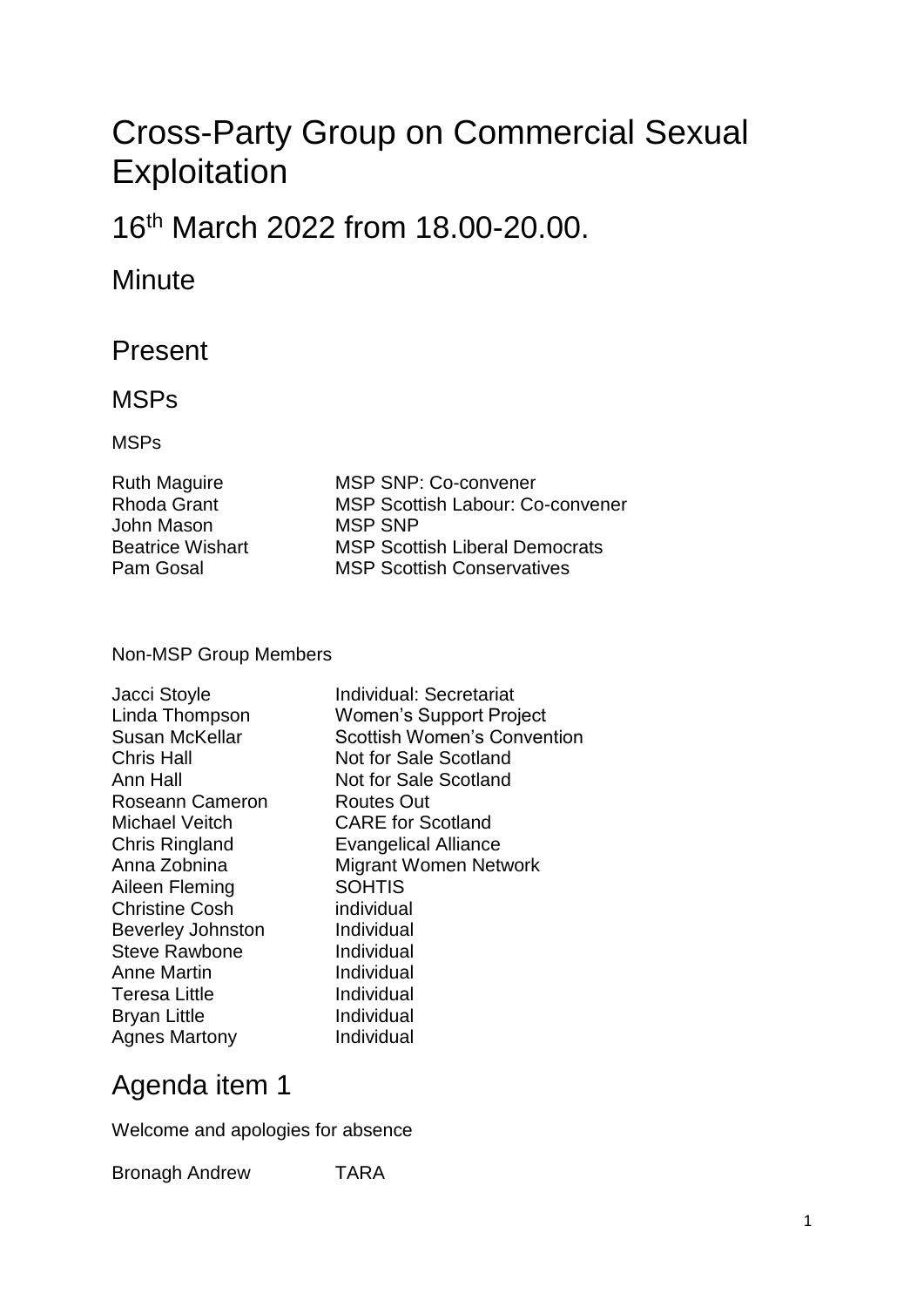Lisa Mackenzie Individual Elena Whitham MSP SNP

Janice Wilson Soroptimist Scotland Kieran Turner **Evangelical Alliance** Janet Warren Graduate Women Scotland

## Agenda item 2

Rhoda Grant (RG) welcomed back Ruth Maguire (RM) MSP and asked her if she was happy to resume the role of co-convener. Ruth was indeed delighted to do so and thanked everyone for their good wishes whilst she was poorly. RM then took the role of Chair for this meeting.

## Agenda item 3

Ruth Maguire updated the members on what has happened since parliament returned. Earlier in February there was a members' debate in parliament on the CPG's inquiry into online pimping, which was an opportunity to give new colleagues sight of it. It was good to hear new voices. There have been a couple more opportunities to raise the issue, once RM asking what action Ministers would take on online pimping, to which Ash Regan, the Minister for Community Safety responded favourably, reassuring the Chamber that online pimping is taken very seriously by the government and will not be seen, or dealt with, in isolation from other forms of procuring prostitution. This was subsequently tweeted by RM.

Secondly, on International Women's Day, RM commented on the terrible situation in Ukraine and that of women and children sought by traffickers to lure or abduct them for commercial sexual exploitation. RM was asking for reassurance that Scotland would be a hostile place for such traffickers. RM and RG concluded that it is important to keep up the pressure in the parliament to get the legislation in place.

## Agenda item 4

Linda Thompson from the Women's Support project delivered her presentation *Outside* on what women need to successfully exit prostitution.

The reasons women find themselves in prostitution in the first place are the same ones that make it difficult to exit. They are complex, interwoven, and disparate.

#### **These are common factors**:

Poverty and financial pressures–debts and loans, welfare / benefits

Employment opportunities / situations

Caring responsibilities

Unstable, insecure, or unaffordable housing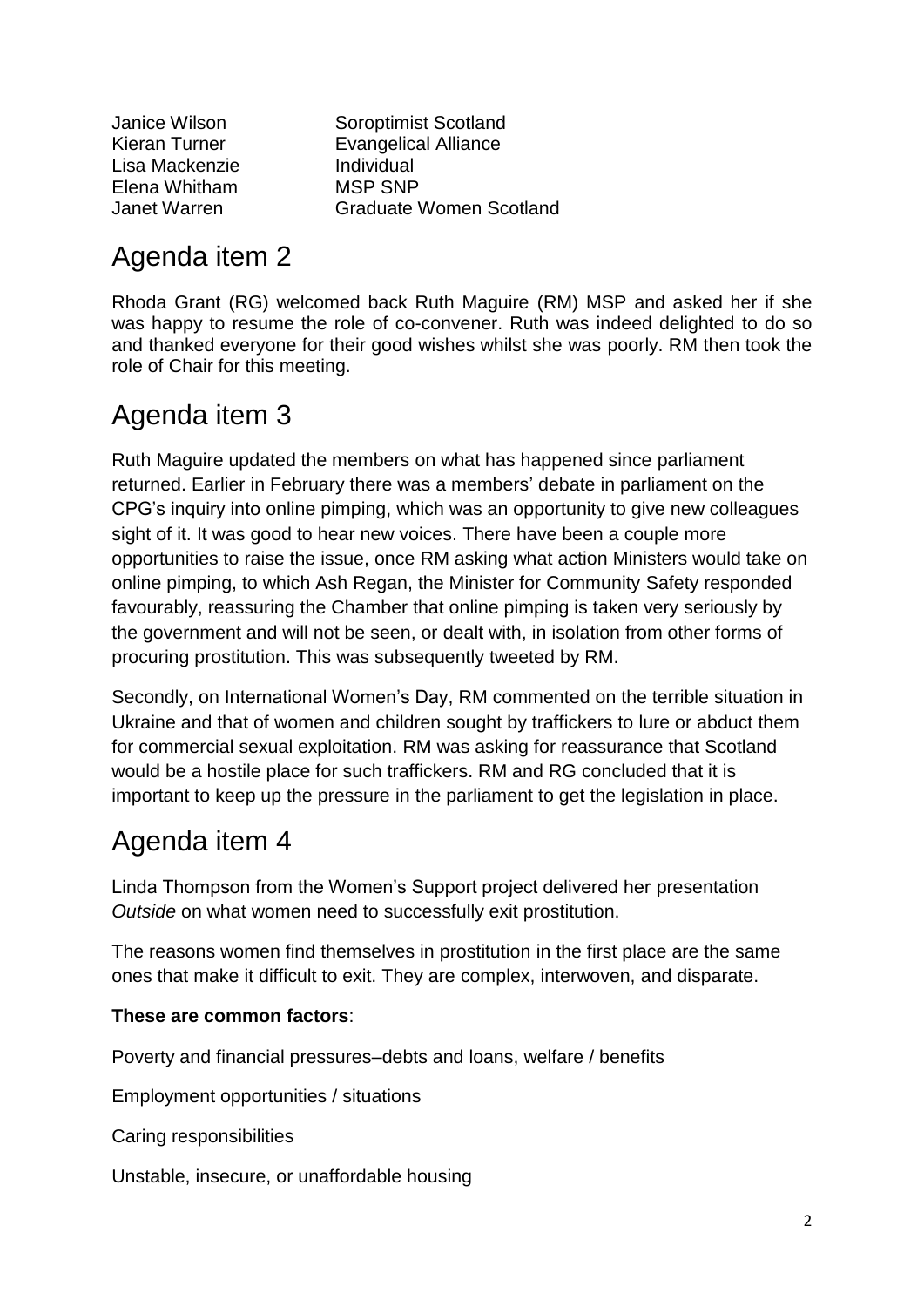Previous experiences of violence and abuse/ care system

Insecure immigration status and no access to support/resources/no recourse to public funds status

Racism/discrimination against marginalised women

Drug and alcohol addiction

Health / Mental health issues

Perpetrators of serious and organised crime who seek to benefit of profit from the exploitation of others

Easy access to market and opportunities to pay for or exchange sex

#### **How to tackle this complexity**

Women were sometimes involved in multiple areas of the 'sex industry' and that the demarcation between on street and off street isn't always as straight forward as is sometimes presented. There were links with other forms of violence against women.

Given the above, services need to work with one another in a multi-agency partnership with agreements and clear roles to meet such broad needs, but also to advocate for change. There is consensus in the literature that important enablers for exiting include, such as formal support services, other methods of earning a reasonable income, peer support and supportive relationships.

#### **The Encompass Network recommends:**

A national strategic framework should be developed to ensure a consistent approach.

This should define the core aspects of any local approaches, standards of service and principles of good practice.

VAWP should have lead responsibility for developing a local implementation plan to include the range of stakeholders and services.

Local approaches should take a multi-agency and partnership approach with a commitment to long-term engagement.

All approaches must be trauma-informed and flexible to address a range of needs.

Monitoring and evaluation systems for strategies, plans and approaches should include clear targets, reviews, and willingness to adapt, and change based on outcomes for women.

Local services should identify a champion or named leads within universal and mainstream services to ensure links to and from services to strategic groups.

Work on national and local levels needs to be informed by direct engagement with, and participation from, women who have experience of CSE and exiting.